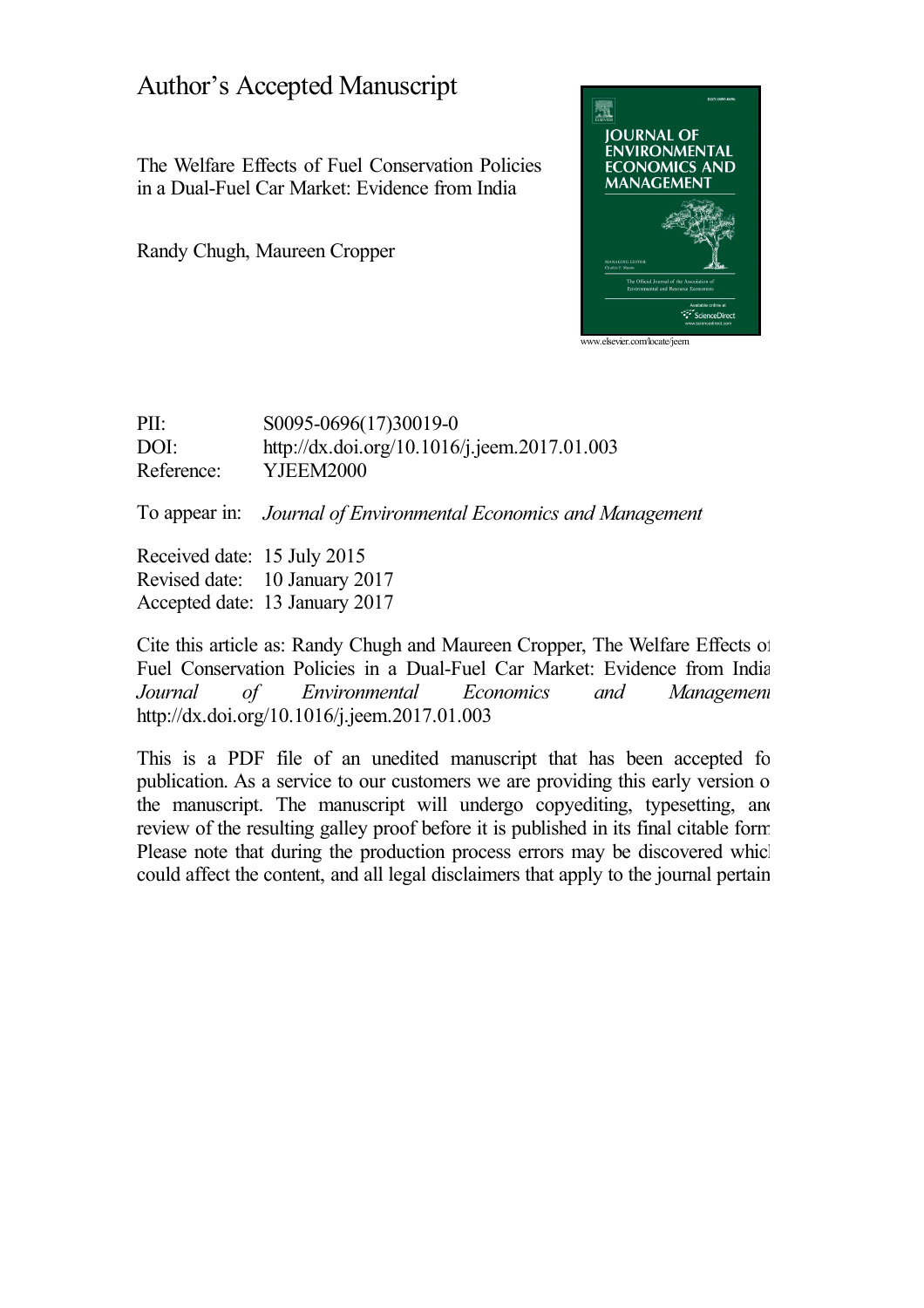The Welfare Effects of Fuel Conservation Policies in a Dual-Fuel Car Market: Evidence from India $\mathbf{\hat{a}}$ 

Randy Chugh\* , Maureen Cropper Department of Justice; University of Maryland and Resources for the Future.

\*Corresponding author. 450 Fifth Street NW, Washington, DC 20530; 202 532 4826. [randy.chugh@usdoj.gov](mailto:randy.chugh@usdoj.gov)

Running title: Welfare Effects of Fuel Conservation Policies

Abstract

We estimate a model of vehicle choice and kilometers driven to analyze the long-run impacts of fuel conservation policies in the Indian car market. We simulate the effects of petrol and diesel fuel taxes and a diesel car tax, taking into account their interactions with the preexisting petrol fuel tax and car sales taxes. At levels sufficient to reduce total fuel consumption by 7%, the increased diesel and petrol fuel taxes both yield deadweight losses (net of externalities) of about 4 Rs./L. However, at levels sufficient to reduce total fuel consumption by 2%, the increased petrol fuel tax results in a deadweight loss per liter of fuel conserved that is greater than that caused by the diesel fuel tax. This reflects both the high pre-existing tax on petrol fuel and the high own-price elasticities of fuel demand in India. A tax on diesel cars that results in the same diesel market share as the large diesel fuel tax actually has a negative deadweight loss per liter of fuel conserved. The welfare effects of all three policy instruments are positive, once the external benefits of reducing fuel consumption are added to the excess burden of taxation.

JEL Codes: L9, R48; Q48

 $\overline{a}$ 

Key words: Indian car market; fuel conservation; diesel and petrol taxes; rebound effect.

Resource for the Future and the World Bank for funding. We would like to thank seminar participants at the University of Virginia, Cornell University, NBER and Stanford University for helpful comments. The views expressed herein are entirely those of the authors and should not be purported to reflect those of the U.S. Department of Justice.